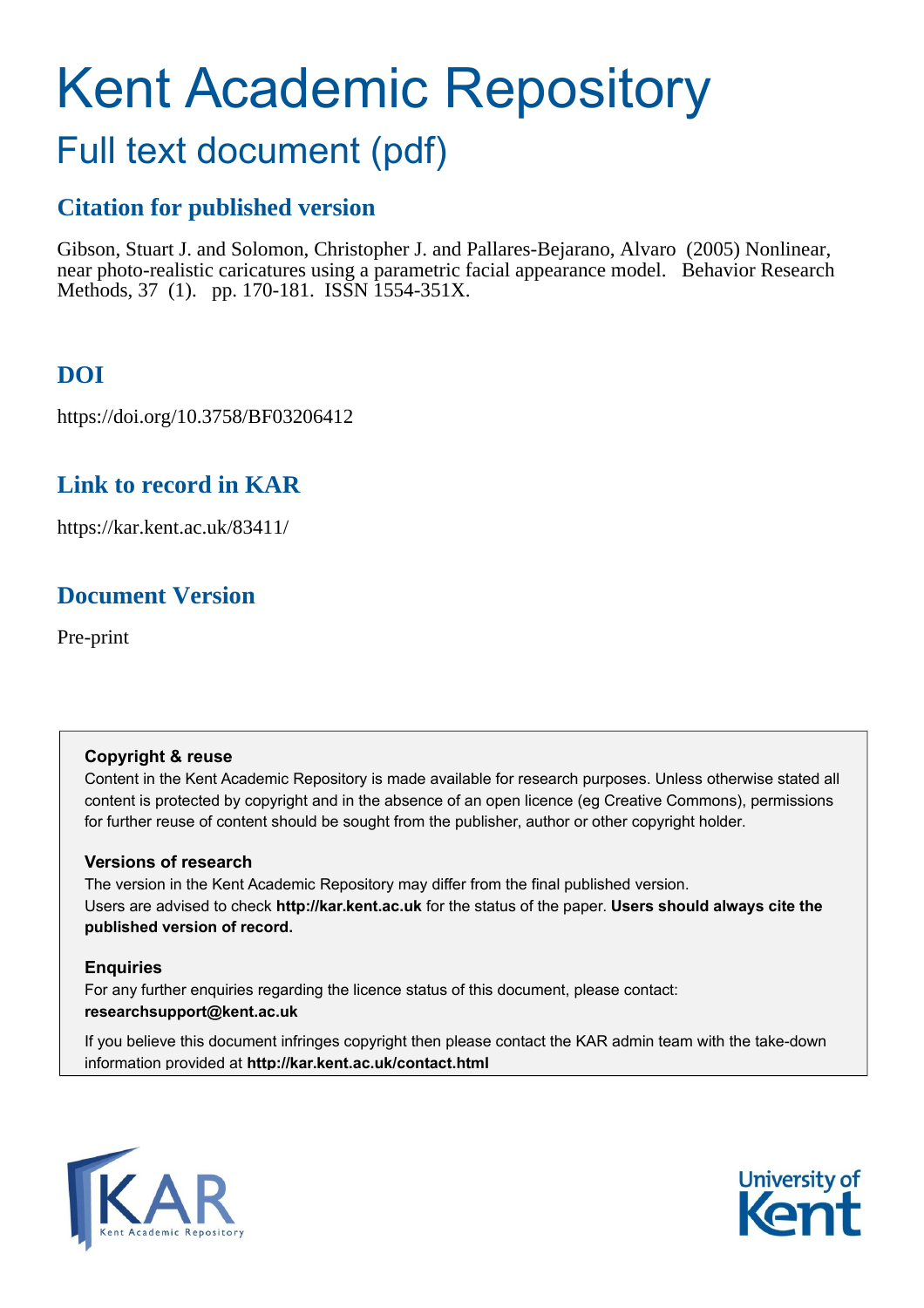See discussions, stats, and author profiles for this publication at: [https://www.researchgate.net/publication/7663841](https://www.researchgate.net/publication/7663841_Nonlinear_near_photo-realistic_caricatures_using_a_parametric_facial_appearance_model?enrichId=rgreq-7077c9640e54021cc8c8557ad7e6b452-XXX&enrichSource=Y292ZXJQYWdlOzc2NjM4NDE7QVM6MTAxNjk1OTkyMzY5MTU1QDE0MDEyNTc2MjI0MjE%3D&el=1_x_2&_esc=publicationCoverPdf)

## [Nonlinear, near photo-realistic caricatures using a parametric facial](https://www.researchgate.net/publication/7663841_Nonlinear_near_photo-realistic_caricatures_using_a_parametric_facial_appearance_model?enrichId=rgreq-7077c9640e54021cc8c8557ad7e6b452-XXX&enrichSource=Y292ZXJQYWdlOzc2NjM4NDE7QVM6MTAxNjk1OTkyMzY5MTU1QDE0MDEyNTc2MjI0MjE%3D&el=1_x_3&_esc=publicationCoverPdf) appearance model

#### **Article** in Behavior Research Methods · March 2005

DOI: 10.3758/BF03206412 · Source: PubMed

| CITATIONS<br>8 |                                                                                                 | READS<br>81 |                                                                                             |
|----------------|-------------------------------------------------------------------------------------------------|-------------|---------------------------------------------------------------------------------------------|
| 3 authors:     |                                                                                                 |             |                                                                                             |
|                | <b>Stuart Gibson</b><br>University of Kent<br>34 PUBLICATIONS 424 CITATIONS<br>SEE PROFILE      |             | Christopher J Solomon<br>University of Kent<br>49 PUBLICATIONS 469 CITATIONS<br>SEE PROFILE |
|                | <b>Alvaro Pallares</b><br>Tecnicas Reunidas S.A.<br>7 PUBLICATIONS 113 CITATIONS<br>SEE PROFILE |             |                                                                                             |

**Some of the authors of this publication are also working on these related projects:**

**Project** 

Improving cyber security using realistic synthetic face generation [View project](https://www.researchgate.net/project/Improving-cyber-security-using-realistic-synthetic-face-generation?enrichId=rgreq-7077c9640e54021cc8c8557ad7e6b452-XXX&enrichSource=Y292ZXJQYWdlOzc2NjM4NDE7QVM6MTAxNjk1OTkyMzY5MTU1QDE0MDEyNTc2MjI0MjE%3D&el=1_x_9&_esc=publicationCoverPdf)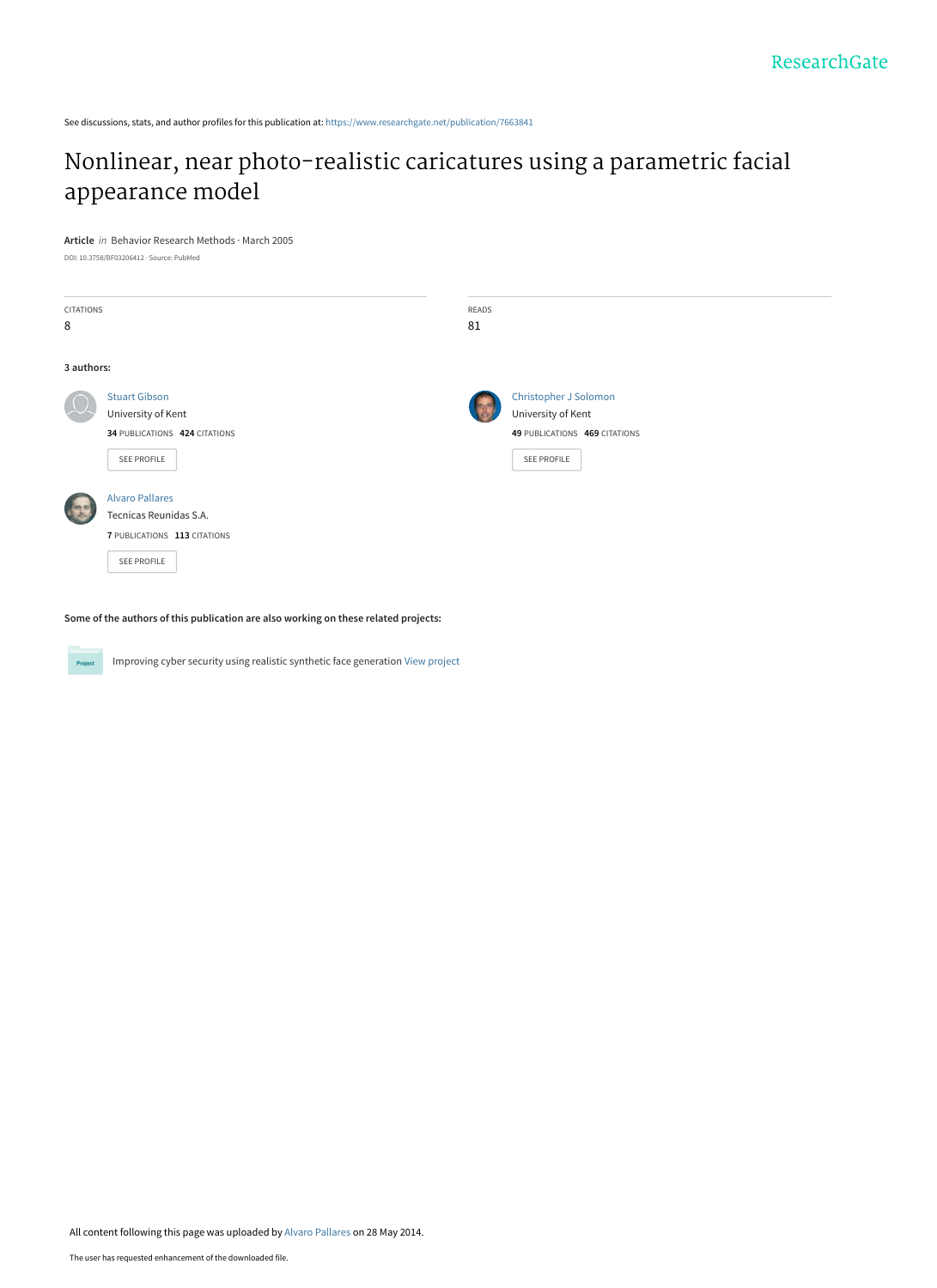## Nonlinear, near photo-realistic caricatures using a parametric facial appearance model

#### STUART J. GIBSON, CHRISTOPHER J. SOLOMON, and ALVARO PALLARES-BEJARANO *University of Kent, Canterbury, England*

A mathematical model previously developed for use in computer vision applications is presented as an empirical model for face space. The term *appearance space* is used to distinguish this from previous models. Appearance space is a linear vector space that is dimensionally optimal, enables us to model and describe any human facial appearance, and possesses characteristics that are plausible for the representation of psychological face space. Randomly sampling from a multivariate distribution for a location in appearance space produces entirely plausible faces, and manipulation of a small set of defining parameters enables the automatic generation of photo-realistic caricatures. The appearance space model leads us to the new concept of nonlinear caricatures, and we show that the accepted linear method for caricature is only a special case of a more general paradigm. Nonlinear methods are also viable, and we present examples of photographic quality caricatures, using a number of different transformation functions. Results of a simple experiment are presented that suggest that nonlinear transformations can accurately capture key aspects of the caricature effect. Finally, we discuss the relationship between appearance space, caricature, and facial distinctiveness. On the basis of our new theoretical framework, we suggest an experimental approach that can yield new evidence for the plausibility of face space and its ability to explain processes of recognition.

One of the most favored psychological models for facial recognition is that of *face space*. This framework has been used in attempts to provide a unified account of many aspects of face recognition, including the effects of distinctiveness, caricature, inversion, and race (Byatt & Rhodes 1998; Valentine, 1991), and draws on a wide variety of experimental evidence (Valentine, 2000). The basic paradigm here is to consider any face as a point lying within a multidimensional space, the axes of which correspond to given features or, more generally, descriptors of the human face. In general, a face space may be considered to comprise any number of dimensions—the key requirement being that there must be a sufficient number of degrees of freedom to model any face in the population. Thus, one possible approach would be to assign some dimensions to feature-based descriptors (eyes, nose, mouth, etc.) and other dimensions to configurational aspects (e.g., interocular distance). However, a favored approach is that of principal components analysis (PCA). PCA has received a good deal of attention both in the technical literature as a means of achieving automated face recognition (Moghaddam & Pentland, 1997; Sirovich & Kirby,1987; Turk & Pentland, 1991) and as a

*Note—This article was accepted by the previous editor, Jonathan Vaughan.* plausible model for psychological face space (Bruce, Hancock, & Burton, 1998; Burton, Bruce, & Hancock, 1999; O'Toole, Deffenbacher, Valentin, & Abdi, 1994; Scheuchenpflug, 1999). In the PCA approach, a face is expressed as a linear superposition of *global* facial components, the extension along each dimension or axis of the face space expressing the amount of a given global component that is present in the given face. Valentine (1991) originally proposed two possible (closely related) coding mechanisms in face space. In absolute-based coding (ABC), faces are encoded as absolute values on a set of shared dimensions or axes, whereas in norm-based coding (NBC), faces are represented as deviations from a norm or facial prototype within the face space. Valentine's (1991) original work was general in nature and did not explicitly specify the dimensions of the face space.

Irrespective of the precise nature of the axes in face space, one of the major successes of the multidimensional space framework is the plausible explanation that it provides for the phenomena of facial distinctiveness and caricature. Valentine's (1991) multidimensional space face recognition framework supports both an NBC and an (exemplar-only) ABC model. Thus, according to the NBC model, a face is distinctive if it deviates significantly from a norm or mean position within the face space. This would explain why a caricature, which magnifies this deviation, thereby making the face more distinctive, is effective and can even enhance recognition capacity/identity (Lee & Perrett, 2000). In the ABC model, a face is distinctive if it occupies a region in the face space that has a low exemplar density (i.e., has a low probability density of being occupied) and is not related to its distance from any norm.

The authors thank Tim Valentine and Vivien Moore for interesting discussions and encouraging us to write this article. We also thank Peter Hancock and Michael Lewis, whose comments helped us clarify aspects of this study. Correspondence concerning this article should be addressed to C. J. Solomon, School of Physical Sciences, University of Kent, Canterbury CT2 7NR, England (e-mail: c.j.solomon@ukc. ac.uk).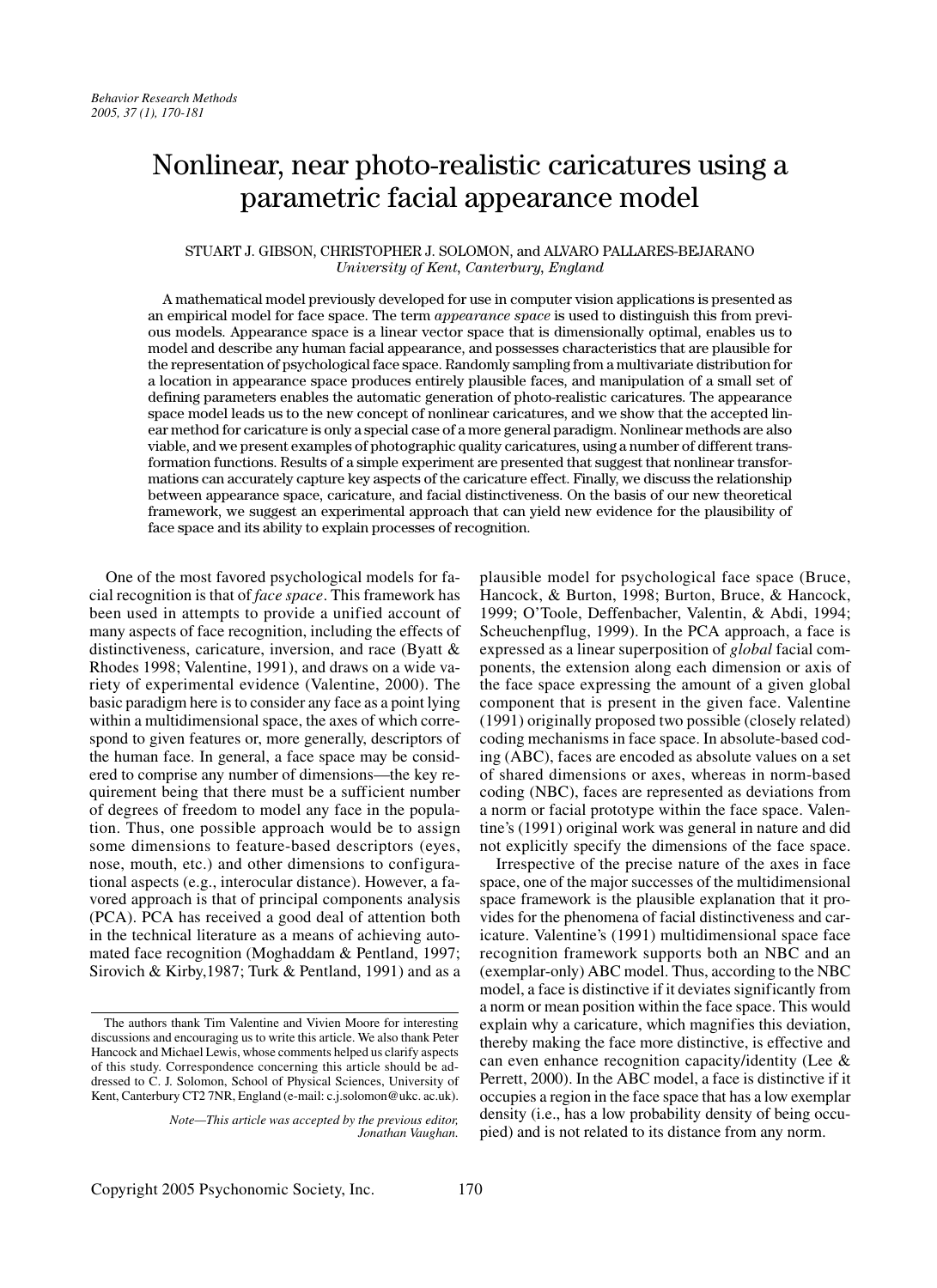According to this basic framework, recognition occurs when a face space representation of a stimulus is matched to a stored representation of a previously encountered face (target). Matching occurs provided the encoded stimulus, which will have some random error, is "closer" to the target than to any other, neighboring face. Although the concept of face space seems psychologically plausible and is broadly endorsed by the work of many in the psychological community, its nature has yet to be made sufficiently explicit to address many outstanding questions. It has been suggested (Byatt & Rhodes, 1998) that

Progress towards a more complete understanding of face recognition requires a more detailed specification of the structure of face-space and the perceptual information in faces. Modeling techniques which derive features from the statistical structure of a set of faces may have considerable potential for quantifying the perceptual dimensions of face-space.

This article has two main aims. The first is precisely to introduce such an explicit model based on statistical training of the shape and textural characteristics of a representative sample of faces. The second aim is to show how this explicit model leads to a new perspective on the related issues of caricature and facial distinctiveness.

In the first section, we will outline the proposed model for face space—*appearance space.* Appearance models were originally intended as a tool for automatically locating objects of interest in digital images (Cootes, Edwards, & Taylor, 1998), and their use in computer vision applications has been well documented. Appearance space is a vector space, based on a decomposition of a training sample of faces into principal components, that subtly differs from the PCA spaces considered so far in the psychological literature (e.g., Burton et al., 1999; Hancock, 2000; O'Toole et al., 1994). *Shape* and *texture*<sup>1</sup> are inherently unified in the appearance model representation, defining a minimal set of dimensions (capable of describing any facial appearance) along which *global shape–texture* characteristics lie. We will present a geometric qualitative account of appearance, highlighting the key features of this model and referring the reader to the Appendix for the mathematical details.

In the second section of this article, we will discuss the current understanding and methods for generating photo-quality caricatures and will show how the appearance space representation naturally suggests a more general paradigm for caricatures and offers a simple means to investigate the relationship between caricature, distinctiveness, and recognition. We will give illustrative examples of new, *nonlinear* caricatures that can easily be generated using this model. We will conclude with a brief summary and discussion in the third section.

#### **Appearance Space**

From a technical perspective, we may consider images of the human face to exhibit two key properties: *shape* and *texture*. These two properties are interrelated, since the perception of shape in grayscale and color is derived from transitions in the textural content of the image (predominantly, sharp transitions depicting edges). Although the reduction of the complex series of visual cues that take place in face recognition cannot be explained simply in terms of such general properties, shape and texture nonetheless constitute the base components with which the image analyst can and often must operate. So-called *active appearance* models, which combine the shape and the texture in an image into a single set of optimally compact parameters, have been developed in the computer vision community as a promising approach to automated face recognition (Cootes et al., 1998) and for predicting the effects of aging (Lanitis, Taylor, & Cootes, 2002). The same parametric appearance model has also been successfully employed to produce near-photographicquality facial composites for use in criminal investigation procedures (Gibson, Pallares, & Solomon, 2003).

From a practical perspective, it is instructive to consider the appearance space model as comprising three necessary elements or parts: (1) the *training* or generation of the appearance model from a population sample of faces, (2) the *decomposition* of a given face in digital form into its appearance model parameters, and (3) the *synthesis* of a face from its appearance model parameters (i.e., the reverse of decomposition). The three elements of training, decomposition, and synthesis, enable us to *model* human facial appearance, *reduce* a digital representation of a human face to its most compact (parametric) form, and conversely, to *reconstruct* the facial appearance from its parametric form, respectively. We refer the reader to Cootes et al. (1998) for full mathematical details of active appearance models. To keep this article



**Figure 1. Appearance space comprises a set of orthogonal axes in which faces are represented as points or, equivalently, position vectors within the space. Each axis describes a global shape– texture characteristic. The origin corresponds to the average face.**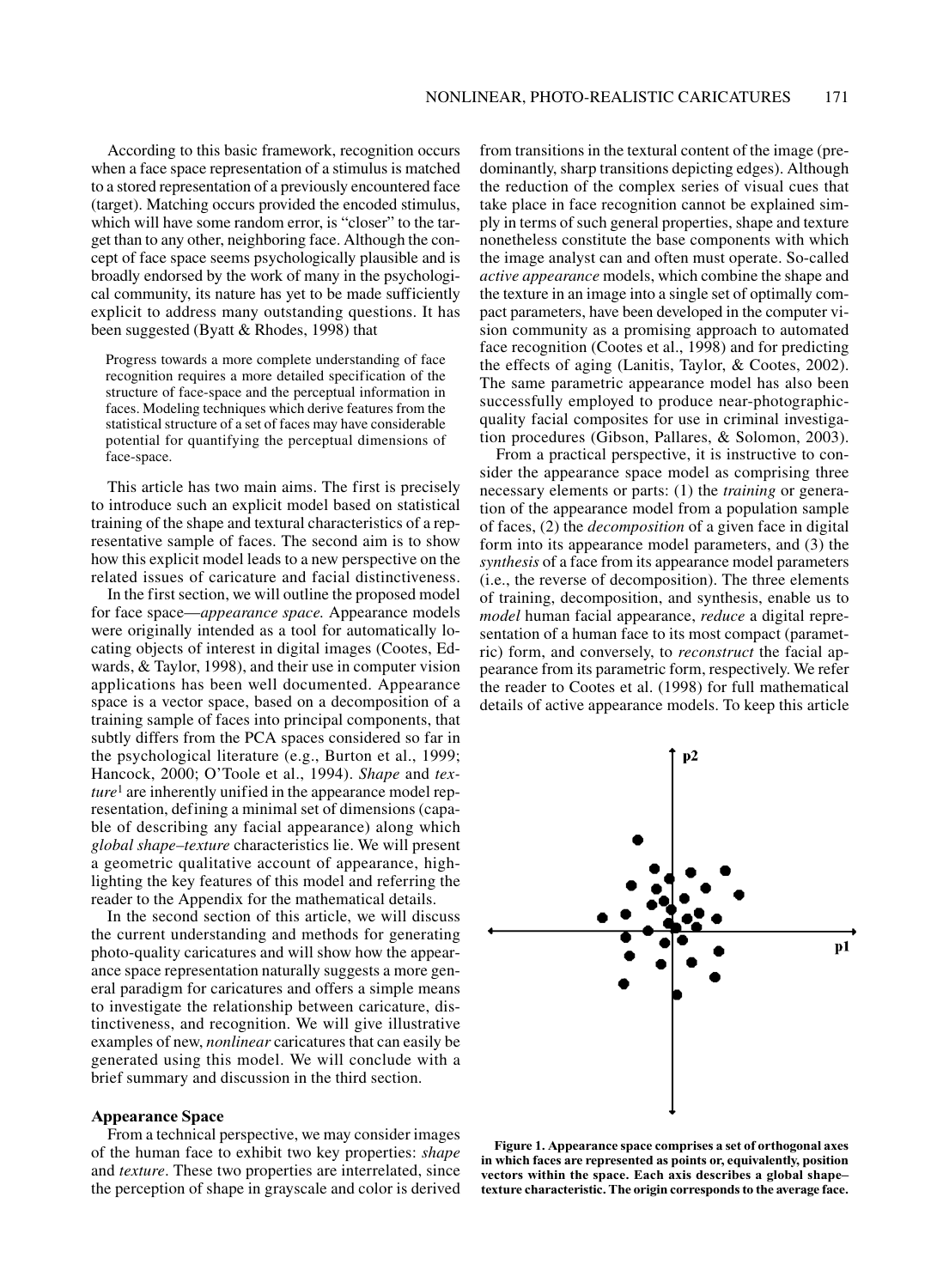self-contained but, at the same time, to avoid a lengthy mathematical diversion, we offer a detailed prescription of the computational procedure for the three key steps of training, decomposition, and synthesis in appearance models in the Appendix.

Despite the relative mathematical complexity, we can easily summarize the key properties of appearance space.

1. Any face can be described as a (parametric) vector of coefficients,  $\mathbf{c} = [c_1 c_2 \dots c_{n-1} c_n]^T$ , providing the extension of the face along each of the appearance space axes.

2. Appearance space is a multidimensional vector space, the axes of which correspond to specific shape– texture facial characteristics/features. As such, the appearance parameters control the amount of each global shape–texture principal component in the face. All the dimensions in face space represent *commensurate* quantities that describe characteristics of the face as a whole. Such a representation is mathematically and intuitively satisfying.

3. Appearance space is an optimally compact space. The combined linear PCA on shape and texture ensures that the resulting matrix of appearance parameters is optimally compact in the linear least-squares sense. Thus, a representative training sample will enable us to reconstruct both in- and out-of-sample images, to within a given least-squares error, using a minimum number of dimensions in appearance space.

4. The distribution of the appearance model parameters is independent, multivariate normal. The axes of appearance space are labeled according to the amount of facial variation that they explain in order of decreasing variance. For instance, the variance,  $\frac{2}{k}$ , associated with the *k*th axis, is greater than the variance associated with the *k*th+1 axis; hence  $\frac{2}{k-1} > \frac{2}{k} > \frac{2}{k+1}$ .

A geometric representation of appearance space is given in Figure 1. Note that although the diagram depicts a two-dimensional vector space, this is a simplification. In reality, there are typically 30–60 useful dimensions in appearance space.

**Randomly sampling appearance space for plausible faces**. An arbitrary face can be represented as a point in appearance space specified by a position vector from the origin to that point. Since the distribution of each of the components of the vector are *independent* and *normally distributed*, it follows that a "random" face can be generated by randomly sampling a vector of appearance parameters from the normal distribution. The resulting facial image can be reconstructed from the appearance vector according to Equation A1 in the Appendix. In Figure 2, we show some examples of faces generated in this way. It can be seen that although these faces are novel (i.e., do not belong to a real person), they are completely plausible in appearance. In this sense, appearance space satisfies one important criterion for a reasonable heuristic model of psychological face space. It is appropriate at this stage to make two further points.

1. Previous work (Burton, 1994; Burton et al., 1999; Ellis, Burton, Young, & Flude, 1997) has offered evidence to suggest that faces are parameterized in some way. Further support for a PCA-type representation has been of-



**Figure 2. Examples of randomly generated but plausible faces.**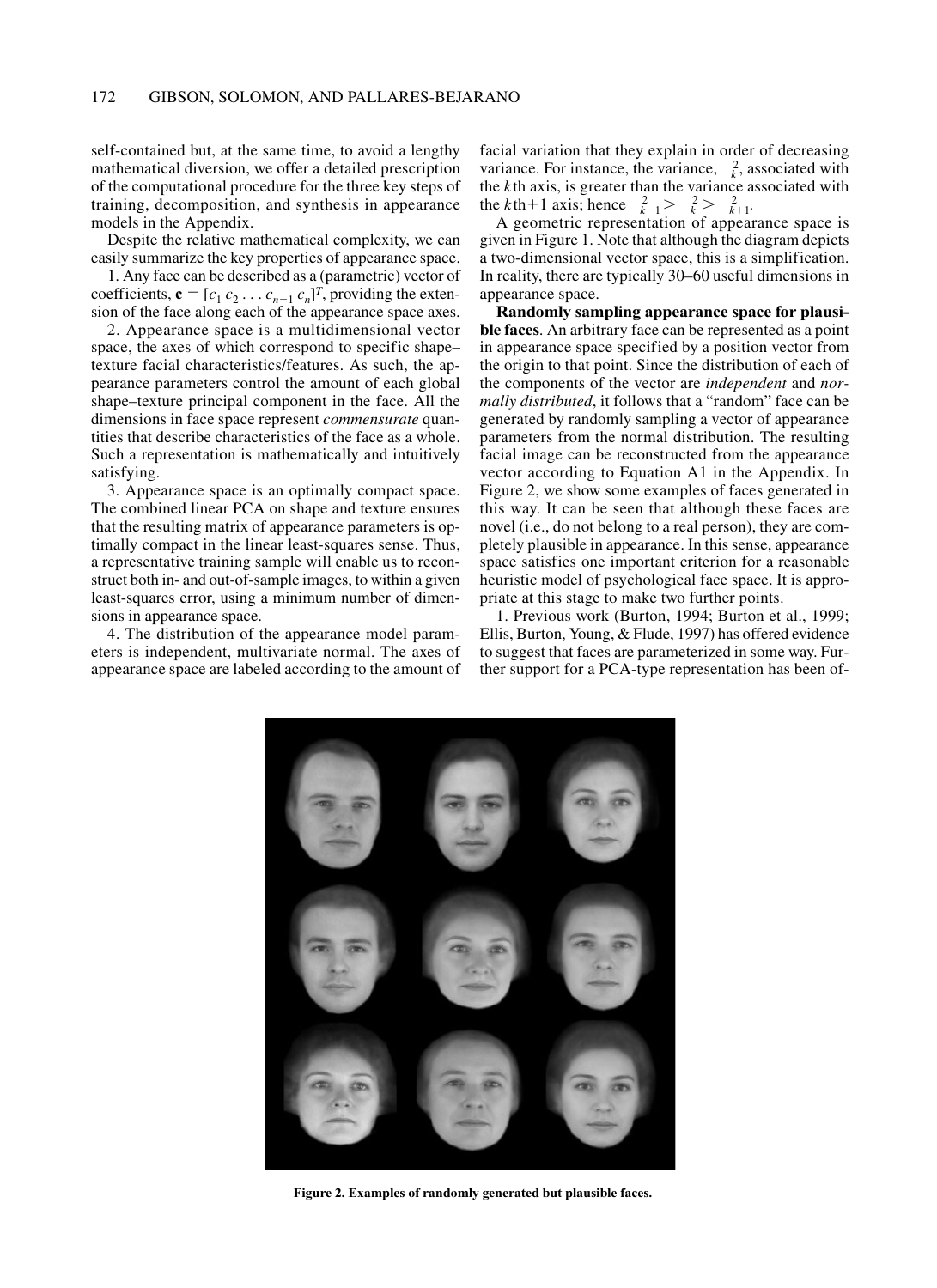fered by Hancock (Hancock, Bruce, & Burton, 1996), who demonstrated that distinctive faces had extreme (i.e., relatively improbable) PCA coefficients, and Burton (Burton et al., 1999) has proposed PCA as the perceptual front-end to the IAC model that has been partly successful in unifying perceptual and cognitive aspects of face recognition. In line with these authors, it is not our intention to suggest that we perform an appearance space decomposition when we recognize a face but only that some of the information delivered by our model shares in common some of the information used in human facial recognition. With the appearance space model, we point to (1) the increased efficiency of the appearance model coding over straight PCA and (2) the identical nature of the axes or dimensions of appearance space as strong indicators of plausibility.

2. The treatment of shape and texture as independent quantities (and hence, the generation of independent models; see, e.g., Hancock, 2000) is, strictly speaking, incorrect. Shape and texture are correlated, and only the appearance space model guarantees a plausible appearance.

In summary, the holistic and efficient encoding of shape and texture is intuitively and mathematically appealing. As such, we may view the appearance model to be a refinement on early work proposing PCA as an heuristic model of face space.

#### **Caricature, Distinctiveness, and Identity**

Appearance space is a specific and precise case of the general paradigm proposed by Valentine (1991, 2000) in which each dimension of the face space assigns the amount of a global shape–texture component. It is natural to ask whether the appearance model is consistent with the multidimensional space framework for face recognition and with established recognition phenomena. Accordingly, we will now turn to the question of facial distinctiveness and caricature.

Caricatures exaggerate the distinctive aspects that individuate a particular face, and the study of caricature has important implications for the understanding of facial recognition. The artist creates a caricature by identifying features in the face that deviate from an established norm and exaggerates that difference but, of course, does not attempt to quantify this in precise numeric terms. A substantial body of scientific work (Benson & Perrett, 1991; Rhodes, Brennan, & Carey, 1987) has now shown that the distortions produced by computer-generated caricatures not only do not degrade recognition accuracy but may even enhance it (Lee & Perrett, 2000). Similarly, anticaricatures, in which the deviations from the norm are reduced, are reliably associated with poor recognition performance.

In the following sections, we will begin by outlining the currently accepted method for achieving caricature (Benson & Perrett, 1991, 1993) and then will suggest a more general caricature transformation, showing how the appearance space model offers a new perspective on the related issues of caricature and distinctiveness. Finally, we will suggest how the new forms of caricature can be used experimentally, providing new information on the plausibility of a multidimensional psychological face space and its ability to explain the relation between caricature, facial distinctiveness, and recognition.

**Current approach to caricature**. Brennan (1985) is generally attributed with the first automatic caricature generator. This worked on line drawings represented as point configurations. The generation of near photo-realistic caricatures was first developed by Benson and Perrett (1991), and subsequent authors have followed their basic approach (Burt & Perrett, 1995; Perrett, May, & Yoshikawa, 1994). Benson and Perrett (1991) considered the shape and texture characteristics of the images separately. In order to understand clearly their method for computer generation of



**Figure 3. Schematic depicting the approach to uniform linear caricature (as per Benson & Perrett, 1991). The difference vectors between the veridical and the prototype for both shape and texture are simply extended in length.**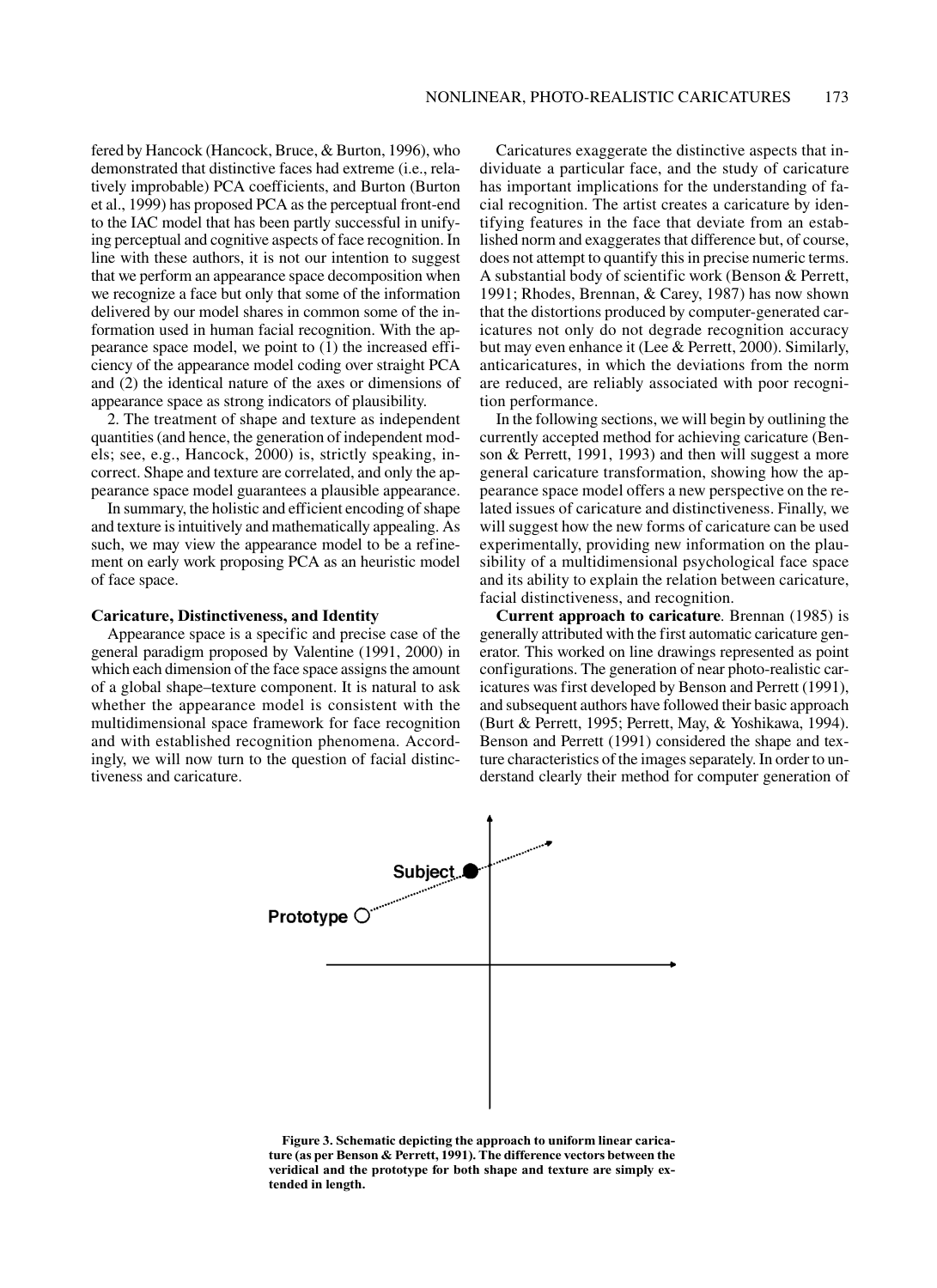caricatures and its relation to that proposed herein, we will describe their approach in detail.

1. Facial landmarks corresponding to key points are identified on each image in the sample. The corresponding set of (scaled and aligned) Cartesian coordinates {*xi* , *yi* } for each image constitutes a shape vector for the given face, which we denote by **S**. The mean shape vector over the sample,  $\overline{S}$  is calculated.

2. Each image is warped to the mean shape vector of the entire sample by standard Delaunay triangulation methods. We refer to such warped images as the *shapenormalized texture patterns*, in which the color values are stored as the elements of a vector **X**. The average of the shape-normalized texture patterns is termed the *facial prototype*, **X** -.

3. To generate a caricature of any face with texture *T* and shape *X*, we (1) calculate the texture difference vector  $T = T - \overline{T}$  between the shape-normalized texture pattern and the texture of the facial prototype, (2) calculate the shape difference vector  $X = X - \overline{X}$  between the shape vector of the face and the mean shape vector corresponding to the facial prototype, (3) add some linear multiple of the texture and shape difference vectors, **TT** $+a$ **T** and **XK** $+ b$ **X**, where *a* and *b* are the boost parameters, and (4) finally, warp the texture map **T** to the required shape **X** .

The procedure for shape is represented diagrammatically in Figure 3. A similar diagram may be used to represent the procedure for the texture component. Note that the prototype does not necessarily lie at the origin, although in our own work, we have constructed a vector space in which the mean face prototype does lie at the origin.

A key point to note about this method is its linear (in fact, *uniform*) treatment of all local deviations from the prototype. Thus, in Benson and Perrett's (1991) approach, all differences in local pixel values between the stimulus and the prototype *are* multiplied by an identical factor (*a* for the texture and *b* for the shape). This model for caricaturing thus effectively gives all directions in face space equal importance. In anticipation of alternative methods, we term the currently accepted model for caricature the *uniform model*.

**Generalized interpretation of caricature**. There would appear to be no binding a priori reason to assume that this very simple linear (uniform) relationship correctly models the key underlying principle of the caricature effect. Indeed, a plausible intuitive explanation of our ability to quickly recognize even gross caricatures might be that *recognition is associated primarily with those components or features in a face that are significantly different from the prototype* and that components or features that are close to the norm are not so important. Thus, those features or descriptors that significantly deviate from the norm may be the key to identity (and thus, recognition), and these features/descriptors should be preferentially boosted. Indeed, such an approach seems closer to what the skilled caricature artist does. In

the next section, we will present a more general model of caricature (within which the uniform model is simply a special case) and will suggest that other mathematical forms may be appropriate in creating caricatures that maintain and even enhance recognition capacity.

**Caricatures in appearance space**. In appearance space, all information on facial appearance is expressed in a vector of shape–texture parameters—namely, the appearance vector  $\mathbf{c} = [c_1 \ c_2 \dots c_N]^T$ . Recall that the appearance parameters are distributed as independent normal variations. It thus follows that the likelihood of a given face's occurring in the population can be measured simply as the scaled distance from the origin. Specifically, the log of the probability density for an appearance vector  $\mathbf{c} = [c_1 c_2 \dots c_N]^T$  is given by  $-\log p = L$ , where

$$
L = \frac{N}{\sum_{i=1}^{i} \frac{c_i^2}{i}}
$$

and  $\frac{2}{i}$  is the variance associated with the *i*th axis in the appearance space. Thus, uniform caricaturing moves a face to a region in appearance space where faces are statistically less likely to occur (i.e., of lower exemplar density), but crucially, the shift *is precisely along that original direction* that minimizes the exemplar density. Thus, over a suitable sample of faces, a prototype appearance vector  $\bar{\mathbf{c}}$  is easily calculated, and a *uniform* caricature **c** is created by the simple transformation

$$
\mathbf{c} = \mathbf{c} + \mathbf{I}(\mathbf{c} - \overline{\mathbf{c}}), \tag{1}
$$

where is a scalar boost parameter and **I** denotes the unit matrix. The reconstruction of the caricatured face from the appearance vector is then governed by applying Equation A1 in the Appendix to **c** , followed by warping to the required shape. If different boosts  $S$ ,  $T$  are required for the shape and texture components, this is easily achieved through the decoupled shape and texture parameter vectors  $\mathbf{b}_S$  and  $\mathbf{b}_T$ , which are calculable from  $\mathbf{c}$ (see Equation A2).

Uniform caricature transform:

$$
\mathbf{b}_S = \mathbf{b}_S + \mathbf{s} \mathbf{I} (\mathbf{b}_S - \mathbf{b}_S)
$$
  
\n
$$
\mathbf{b}_T = \mathbf{b}_T + \mathbf{I} \mathbf{I} (\mathbf{b}_T - \overline{\mathbf{b}}_T). \tag{2}
$$

For any given face, it is a simple matter to assess the number of standard deviations by which each parameter deviates from the prototype. It would seem plausible that those global facial components that deviate more drastically from the mean are those largely responsible for encapsulating the distinctive qualities of the individual face. Preferentially boosting these components might be expected to achieve a subtly different kind of caricature that enhances identity-related components (see Figure 4). This suggests that the boost factors  $\frac{1}{S}$  and  $\frac{1}{T}$  (simply scalars in uniform caricature) become transforming matrices<sup>2</sup> whose specific value at a point (i.e., for a given appearance parameter) depends on the number of standard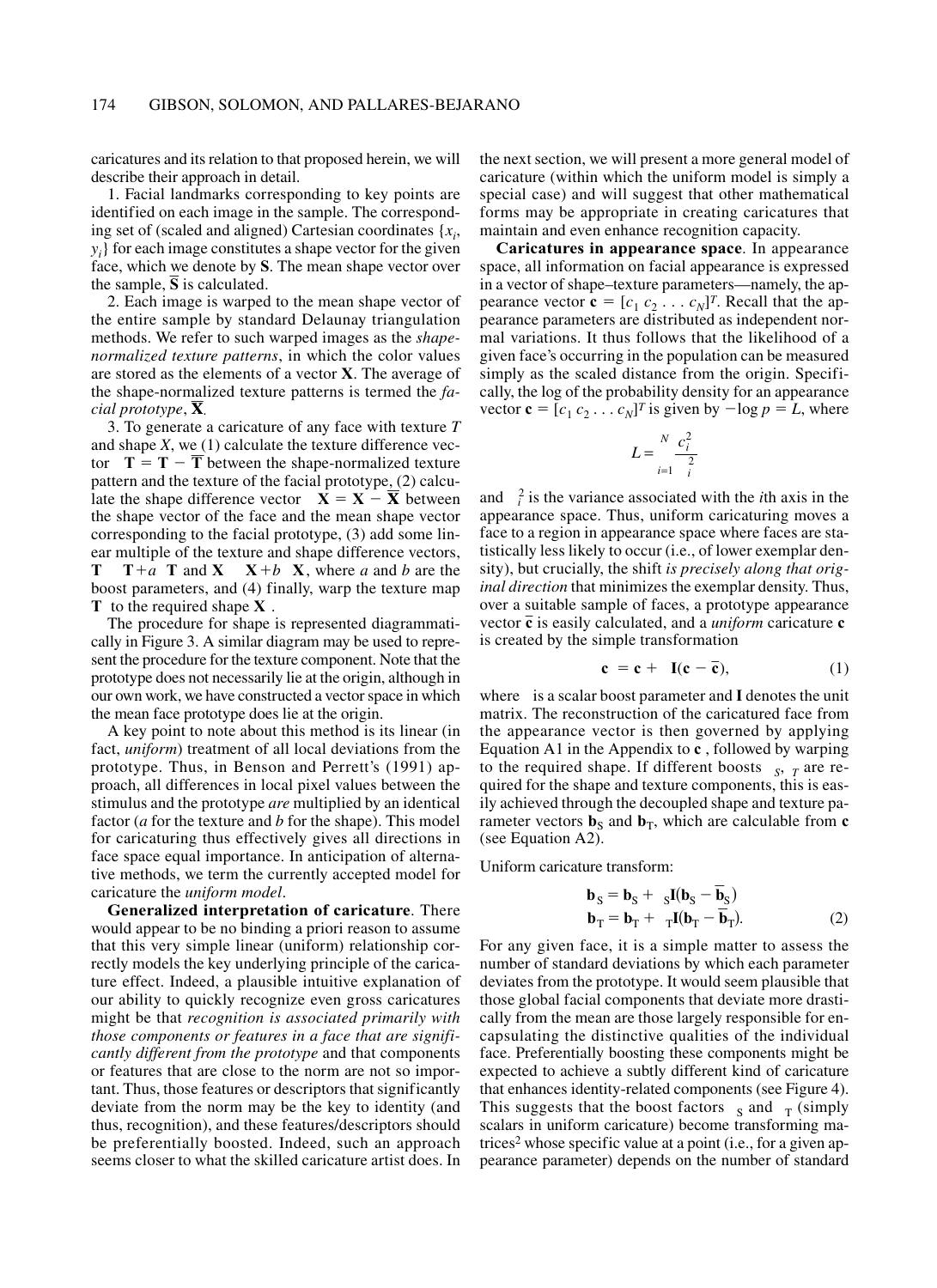deviations from the prototype at that point. Thus, we propose a more general caricature transform.

General caricature transform:

$$
\mathbf{b}_S = \mathbf{b}_S + \mathbf{\Gamma}_S \quad \mathbf{b}_S \qquad (\mathbf{b}_S = \mathbf{b}_S - \overline{\mathbf{b}}_S) \n\mathbf{b}_T = \mathbf{b}_T + \mathbf{\Gamma}_T \quad \mathbf{b}_T \qquad (\mathbf{b}_T = \mathbf{b}_T - \overline{\mathbf{b}}_T),
$$
\n(3)

where  $\Gamma_{\rm S}$  and  $\Gamma_{\rm T}$  are *diagonal* matrices that weight the individual elements of the difference vector according to their magnitude.

Using the symbol  $t_k$  to denote the value of the  $k$ <sup>th</sup> parameter in units of standard deviations from the mean value, we have experimented with the four possible functional mappings defined below and shown in Figure 5.

#### Transform Matrix:

$$
\begin{array}{ccccccccc}\n(t_1) & & \cdots & 0 & 0 \\
(t_2) & & & 0 & & \\
\Gamma = & \vdots & & \ddots & & \vdots \\
0 & & & & 0 & & \\
0 & 0 & \cdots & 0 & & (t_N) & & (4)\n\end{array}
$$

Uniform Function:

$$
\{t\} = C \qquad \bullet < t < \bullet \tag{5}
$$

Step Function:

$$
\begin{aligned} \left\{ t \right\} &= C & \qquad \left| t \right| \ge t_{\text{MIN}} \\ &= 0 & \qquad \left| t \right| < t_{\text{MIN}} \\ & C > 1 & \end{aligned} \tag{6}
$$

Quadratic Function:

$$
\{t\} = at^2 + bt \qquad \bullet < t < \bullet \tag{7}
$$

Stretch–Shrink:

$$
\begin{aligned} \left\{ t \right\} &= C & \qquad \left| t \right| &\geq t_{\text{MIN}} \\ &= B & \qquad \left| t \right| < t_{\text{MIN}} \\ &C > 1, B < 1. \end{aligned} \tag{8}
$$

Clearly, Equations 6–8 give enhanced weighting to ap-> < pearance components that deviate significantly from the norm and give rise to nonlinear caricature effects. The relative enhancement that is provided can be controlled by the precise choice of constants *a*, *b*, *B*, and *C*.

Nonlinear caricatures are amenable to a very simple geometric interpretation. Consider that the difference vector between the veridical appearance vector and the norm (which lies at the origin in our model) is **b**. The caricature is created by applying a transformation matrix,  $\Gamma$ , to the vector **b** and adding this product to the original vector **b**. The addition of  $\Gamma$  **b** for the generalized nonlinear case defines a *lengthening and rotation* on the veridical vector, whereas the uniform caricature (anticaricature) effects only a lengthening (shortening) of **b**. In order to make a comparison between the proposed methods for caricature, the vector  $\Gamma$  **b** was scaled to have the same Mahalanobis distance measure in each case (i.e., uniform, step, quadratic, and stretch–shrink methods). The Mahalanobis distance is defined by  $[(\mathbf{\Gamma} \quad \mathbf{b}^T$  $\Lambda^{-1}$  ( $\Gamma$  **b**)]<sup>1/2</sup>, where  $\Lambda^{-1}$  is the inverse of the covariance matrix constructed from the **b** vectors corresponding to the sampled faces. A special property of appearance space is that  $\Lambda^{-1}$  is a diagonal matrix, since the distribution of appearance model parameters is independent. The Euclidian distance measure is inadequate for this purpose, because it does not account for the relative importance of each axis (characterized by its associated variance). We are free to make relatively large displacements from the veridical along the most significant axes and retain plausibility. Conversely, only small displacements along the least significant axes are allowed, preventing highly improbable unfacelike caricatures.

**Generation of nonlinear caricatures**. As a basic test of the methodology and also to visually explore the nature of both conventional (uniform) and nonlinear caricatures, we generated an appearance model according to the procedure outlined in the Appendix on a sample of 71 faces, using 134 landmark points per face (see Figure 6). The sample contained a number of famous faces, 4 of which were caricatured according to the procedure defined in the Generalized Interpretation of Caricature and the Caricatures in Appearance Space sections. Appearance model caricatures using the forms described by Equations 5–8 are shown in Figure 7 for Jackie Chan, Marylin Monroe, George W. Bush, and Mel Gibson, respectively. The nonlinear caricatures have been boosted



**Figure 4. Schematic depicting the idea behind nonlinear caricature. The basic hypothesis is that when the extension along the axes in appearance space is large, these directions should be preferentially weighted. In the three-dimensional representation of face space above, the uniform caricature is defined by** *A* **. The nonlinear caricature B results because each appearance parameter receives a different weighting as a function of the number of standard deviations from its mean.**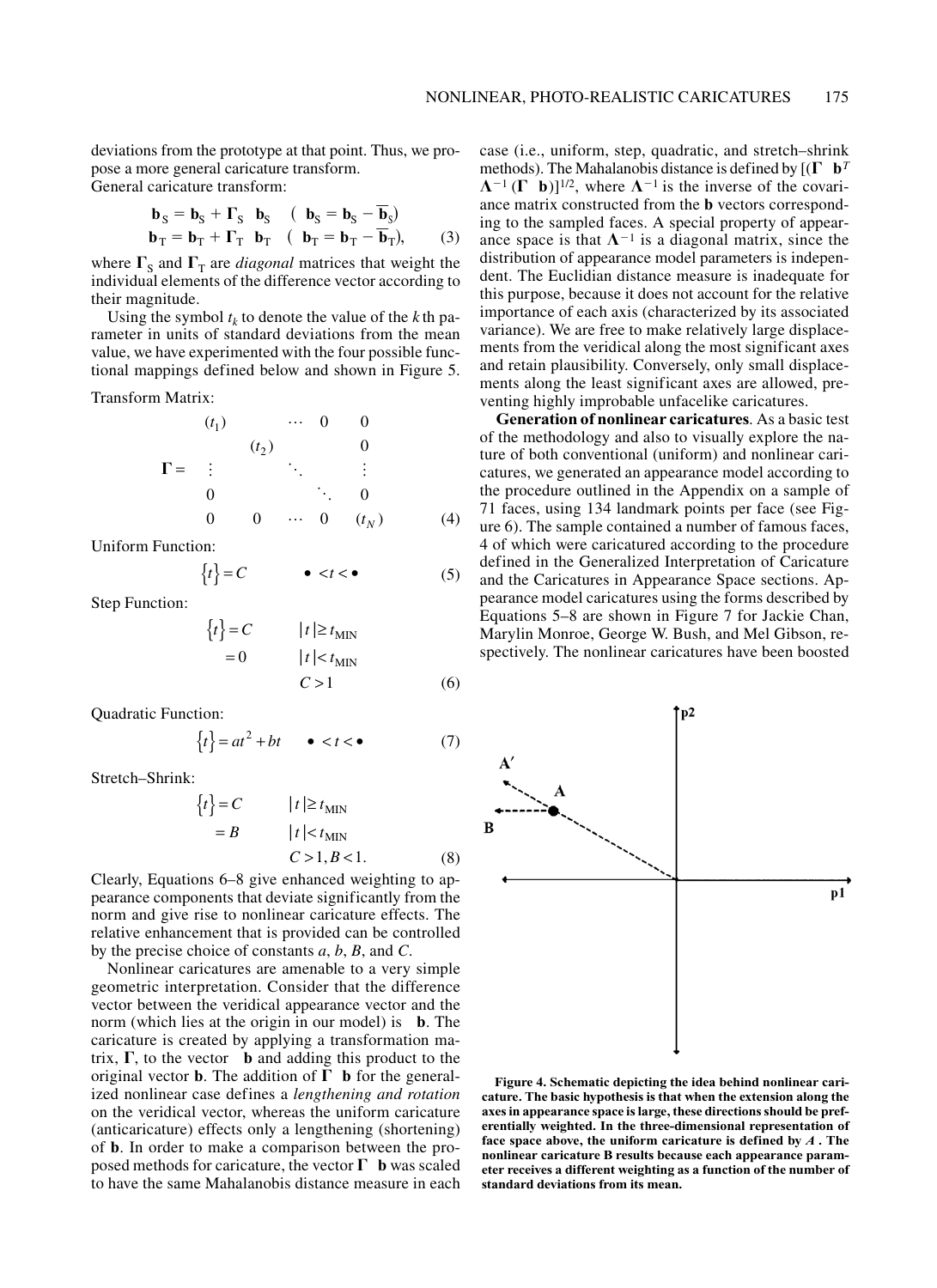

**Figure 5. Empirically selected weighting functions for the generation of nonlinear caricatures.**

by the same magnitude as the uniform caricatures in accordance with the Mahalanobis distance. Figure 7 is certainly suggestive of the fact that effective caricature can be achieved via nonlinear mappings. The differences in the caricatures produced by the *uniform*, *quadratic*, and *step* functions are subtle but apparent upon careful inspection. Although some images in Figure 7 depict a rather strong degree of caricaturing, the majority of transforms maintain a connection with the basic identity of the subject. The possibility that caricaturing using these methods may enhance identity is suggested; in particular, we note that the step function weighting produces caricatures that are clearly different from the veridical, still appear to maintain basic identity, but do not introduce the rather comic effect characteristic of the uniform transform. Caricatures generated by the *stretch–shrink* function retain some aspects of the identity of the original face but clearly produce significantly different results from the other methods.

**Preliminary experiment on nonlinear caricatures**. Effective caricatures were achieved by skilled artists long before the mechanism of caricature was subjected to scientific study. Moreover, caricatures of the same subject by different artists often exhibit great variety, suggesting that there is some not inconsiderable flexibility in the caricature method. Given the largely nonlinear behavior of nature, such a nonlinear cognitive model is at least plausible. Whether some nonlinear mapping of the appearance parameter deviations from the prototype better models the cognitive process of recognition and can thereby produce a better-recognized/more-distinctive caricature than the uniform model can must clearly be



**Figure 6. Landmark points used to describe face shape.**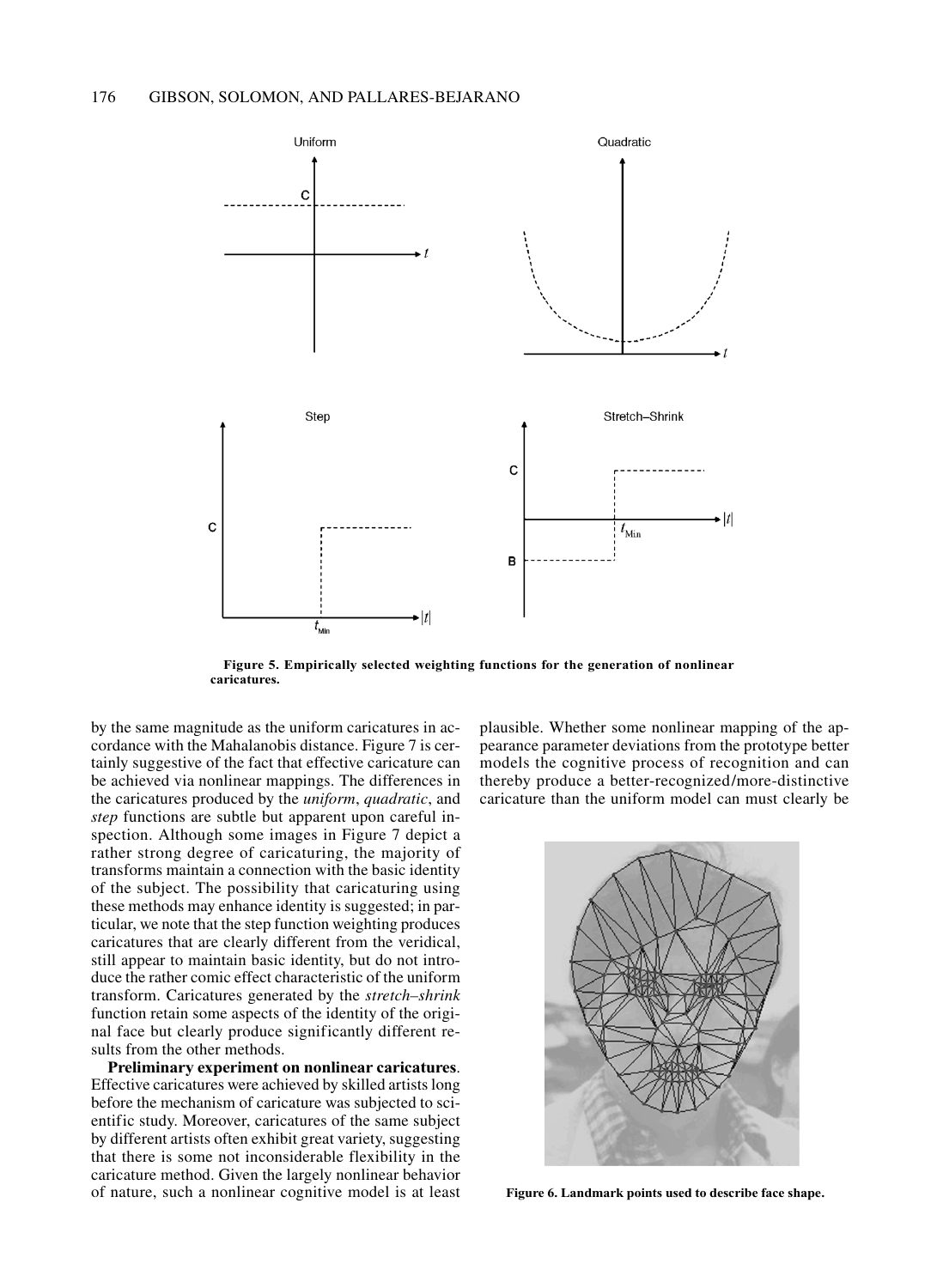

**Figure 7. Examples of nonlinear and uniform caricatures (Chan, Monroe, Bush, and Gibson). The nonlinear caricatures depicted in this figure have been boosted to the same extent as the uniform caricatures (see the Generation of Nonlinear Caricatures section). For the top row of images, the parameters for**  $\epsilon$  ach of the four models are as follows: uniform caricature,  $\gamma_{\text{S}} = 1$  and  $\gamma_{\text{T}} = 0.3;$ quadratic caricature,  $b = 0$ ,  $\gamma_{\rm S} = a = 0.3$ , and  $\gamma_{\rm T} = 0.3\gamma_{\rm S}$ ; step caricature,  $t_{\rm MIN}$  = 1.7*s*d,  $\gamma_{\rm S}$  = 1.5, and  $\gamma_{\rm T}$  = 0.3 $\gamma_{\rm S}$ ; stretch–shrink caricature,  $t_{\rm MIN}$  = 2.0*s*d,  $\gamma_{\rm S} = 1, \gamma_{\rm T} = 0.3\gamma_{\rm S}, \beta_{\rm S} = -1,$  and  $\beta_{\rm T} = 0.3\beta_{\rm S}$ ). The four original images were **downloaded from the following web sites: http://www.tbscc.com/users/jherman/ President%20Bush.jpg (Bush); http://www.eforu.com/gallery/jackiechan/ gallery1.html (Chan); http://www.moviemaze.de/celebs/0014/main.jpg (Gibson); http://www.angelfire.com/ny/marilynmonroegoddess/images/mmhug.jpg (Monroe).**

the subject of carefully conducted experiments. Such detailed experiments lie outside the immediate scope of this article. However, a preliminary experiment in which this issue was explored was carried out. Motivated by the results shown in Figure 7, our line of inquiry involved the notion that effective caricatures must generally satisfy two basic criteria—they must maintain identity (i.e., be recognizable as the subjects they are intended to depict), and they must, in the broadest sense, have a comic/ humorous appearance—but that each of these aspects may be better achieved by *distinctive* processes.

Thirty randomly selected participants were asked to view four different caricatures (the uniform, step, quadratic, and shrink–stretch mechanisms) of four famous persons (Jackie Chan, Marilyn Monroe, George W. Bush, and Mel Gibson). The images displayed were the four rightmost columns in Figure 7. The true images of the subjects in the leftmost column were *not* displayed to the participants. Prior to showing the caricatures, the participants were asked, Do you know what the subject (e.g., Chan/Monroe/Bush/Gibson) looks like?

For each subject, they were then asked (1) Which of the four caricatures do you find most humorous/comic in appearance? (2) Which of the four corresponds most closely to how you think the subject really looks? In those cases in which the participant did not know what the subject looked like, Question 2 was not asked. The results of this experiment are displayed in Table 1 and summarized graphically in Figure 8.

Inspection of these results suggests that the uniform caricature transform best captures the comic/humorous aspect, whereas the step transform produces a caricature that maintains the closest connection with the real appearance of the subject. The significance of these results was, therefore, assessed using a  $2$  test. Two null hypotheses were examined. (1) *The uniform caricature*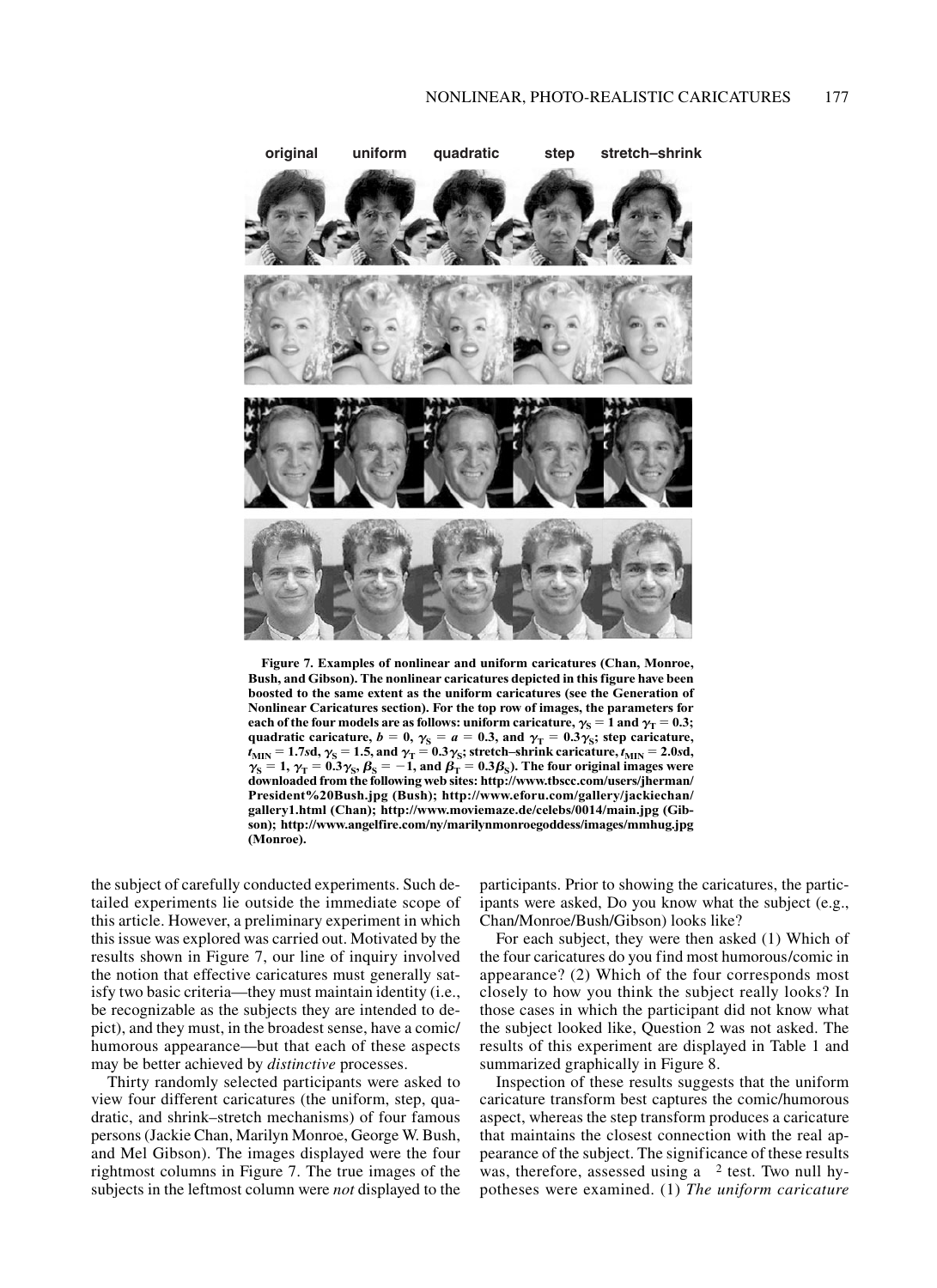| <b>Table 1</b>                                                             |                       |    |    |    |    |  |  |  |  |
|----------------------------------------------------------------------------|-----------------------|----|----|----|----|--|--|--|--|
| <b>Experimental Results for Similarity</b><br>and Comic Effect Experiments |                       |    |    |    |    |  |  |  |  |
|                                                                            |                       |    |    |    |    |  |  |  |  |
| Chan                                                                       | Humorous/comic        | 3  |    | 9  | 16 |  |  |  |  |
|                                                                            | Similarity to real    | 2  | 21 |    |    |  |  |  |  |
|                                                                            | Monroe Humorous/comic | 19 |    | 5  | 2  |  |  |  |  |
|                                                                            | Similarity to real    | 2  | 11 |    |    |  |  |  |  |
| Bush                                                                       | Humorous/comic        | 21 |    | 3  |    |  |  |  |  |
|                                                                            | Similarity to real    | 1  | 22 | 2  | 5  |  |  |  |  |
| Gibson                                                                     | Humorous/comic        | 21 | 4  | 3  | 2  |  |  |  |  |
|                                                                            | Similarity to real    | 1  | 16 | 10 |    |  |  |  |  |
|                                                                            | Total Humorous/comic  | 64 | 10 | 20 | 24 |  |  |  |  |
|                                                                            | Similarity to real    | 6  | 70 | 21 | 14 |  |  |  |  |

*mechanism is no more humorous than the others*. The calculated  $2$  value was 53.8 with 1 degree of freedom, yielding a probability of much less than 1/1,000 that our experimental data would be obtained if the null hypothesis were true. (2) *The step caricature mechanism is no more effective at capturing realistic appearance than the others*. The calculated <sup>2</sup> value was 109.0 with 1 degree of freedom, yielding a probability of much less than 1/1,000 that our experimental data would be obtained if the null hypothesis were true.

In both cases, the results thus provide a highly significant confidence level. Since the distance from the veridical is the same for each type of caricature, it would seem that use of the step transform, in which only the dominant spectral components are boosted, does indeed maintain a better connection with the real appearance of the subject and may be more closely associated with identity.

The subtly different question of which caricature is *best recognized* could be examined more precisely by conducting a careful experiment in which the best recognition may be determined by speed of response to the stimulus (e.g., Lee & Perrett, 1997) or by some other approach. One significance of such an experiment lies in the following argument. If the nonlinear caricatures are best recognized, this will indicate that movement toward a region of minimum exemplar density is *not* the full explanation for why caricatures are effective. This follows from the fact that the distribution of parameters in appearance space is governed by a multivariate normal distribution. Thus, the nonlinear caricature (which adds a vector in a different direction from the direction defined by the veridical image and the prototype) is necessarily in a region of *higher* exemplar density (closer to the origin) than the uniform caricature is. Conversely, if uniform caricatures are best recognized, we obtain an interesting and remarkable result—namely, that the simplest of all models is, in fact, the best one. There would then be even stronger evidence for the multidimensional space hypothesis for a face space in which a caricature is effective because it is distinctive and moves the face to regions in face space where exemplar density is less. Recognition is then easier by virtue of the decrease in the population density of similar faces.

Clearly, the details of such an experiment must be carefully considered. Our intention here is simply to outline the issue in question and the basic approach. Issues such as the nature of the population sample used in the experiment, the specific functional form used to enhance the most deviant components in the nonlinear approach (Equations 6–8 or others), and the matter of how *best recognized* is assessed are all central.

#### **Summary and Discussion**

We have introduced and discussed *appearance space* as an heuristic but plausible model of psychological face space. Appearance space is a refinement on separate PCA spaces that unifies the shape and textural aspects of a face, producing a more compact parametric representation of a face. The appearance model representation, in which each component corresponds to a global shape–texture characteristic of the face, has led us to reconsider the mechanism of computer-generated caricatures. A more general cari-



**Figure 8. Performance of different methods for caricature summed over the four famous test faces.**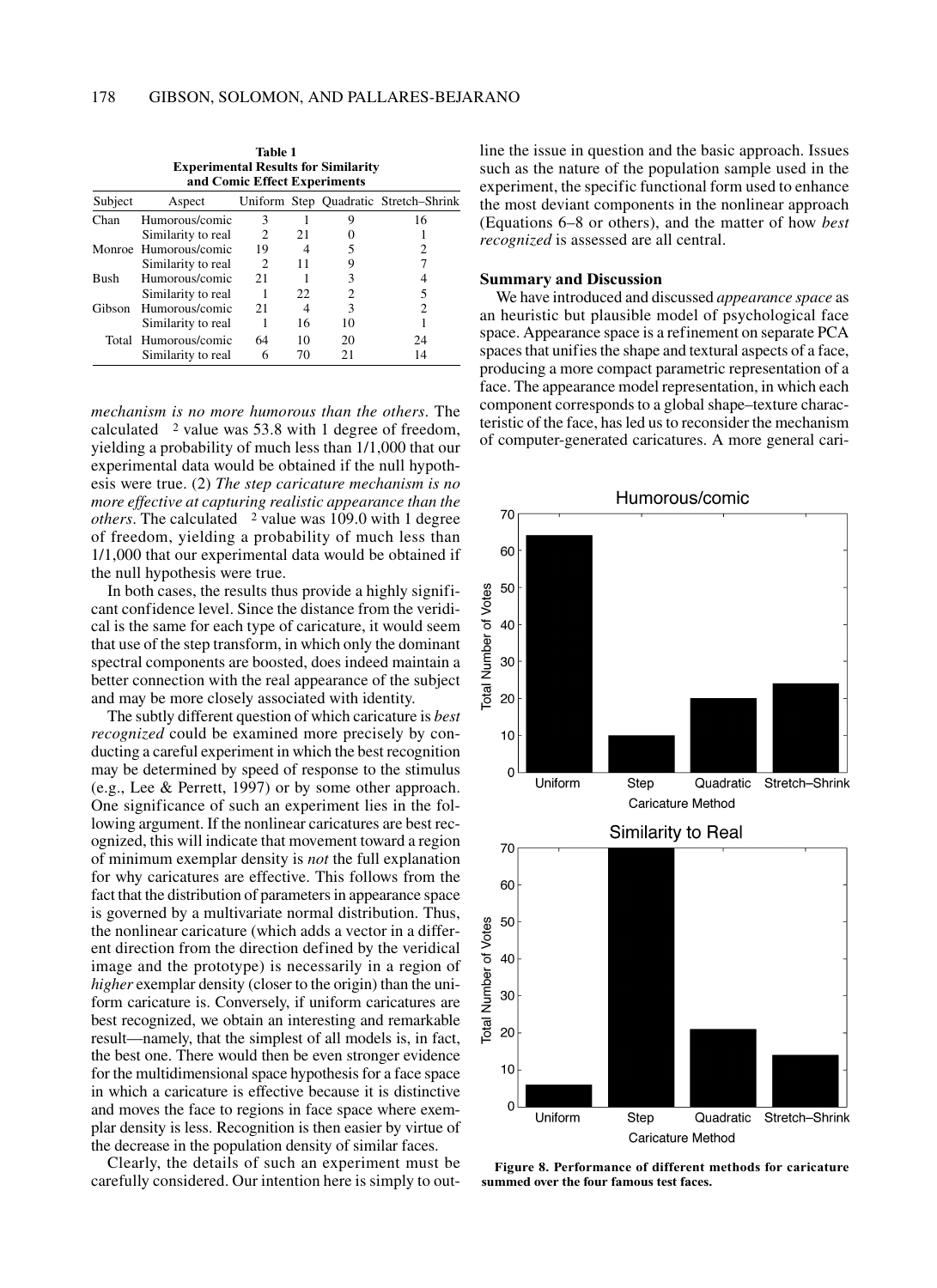cature transformation has been proposed, and specific examples have been presented.

One possible objection to using PCA spaces to represent a face space model is that the exact nature of the appearance space axes depends, to a certain extent, on the sample faces used in the training process. This raises the important question of how to select the training faces in order to construct a face space model. There are two important factors to be considered: the population that is to be modeled and the number of faces to be sampled. In general, the training samples should be drawn from the same population as the faces to be caricatured. (A Caucasian population, 20–60 years of age, was used in the experiment described in this article.) Otherwise, the caricaturing process may emphasize age or ethnicity, rather than aspects of an individual's identity. When the number of training examples is large, the effect of specific sample faces on the model as a whole becomes negligible, and the orientation of the appearance space's axes also becomes fixed for the population of interest. It is also advisable to keep pose and lighting conditions constant where possible. If these precautions are adhered to, the most significant appearance axes will, to a good approximation, be independent of the identity of the training faces. In practice, the least significant appearance axes represent slight, uncontrollable variations in image capture conditions. It is common practice to set a threshold of significance and remove the axes that do not represent aspects of facial identity.

As a consequence of the fixed orientation of the appearance axes, the calculation of a nonlinear transform in an arbitrarily rotated coordinate system (i.e., the axes of the constructed face space are rotated) will produce a different caricature from that obtained in the unrotated system. This raises problems only if one imposes the requirement that the directions of face space must be equivalent. Although this equivalence or isotropic nature is a characteristic of real physical space, it is unnecessarily restrictive to impose this on an abstract vector space. In our case, the calculated axes of appearance space possess unique properties (statistical independence of the parameters); all directions are thus not equivalent, and it is sufficient to define the nonlinear transforms with respect to this specific coordinate system.

The nonlinear approach to caricature transformation that we have proposed is not dependent on having a parametric, appearance space, model of the face. It is certainly possible to define nonlinear mappings on the deviation from the prototype in the separate shape and texture spaces. However, the drawback to working in pixel spaces is the inherent imposition of locality. In other words, we must decide which individual pixels in the texture and which points in the shape model should be preferentially boosted from the prototype values. The *global nature* of each parameter in our appearance space model makes the nonlinear transformation process considerably simpler.

The technique proposed also has potential practical uses. In particular, a major strength of new, emerging

methods for the generation of facial composites for use in criminal investigation (Gibson et al., 2003) is that they exploit the powerful human capacity for facial recognition, as distinct from facial recall, which is demonstrably weak in humans. The new caricature method may offer a simple way to further enhance the effectiveness of composites generated by witnesses by enhancing those dominant facial components that are most powerfully associated with identity.

In conclusion, the utility of the appearance space representation and the plausibility of the nonlinear caricature transformation have been demonstrated. Carefully conducted experiments in which such nonlinear caricatures are used have the potential to yield new evidence with regard to the viability of face space and the understanding of facial distinctiveness, and we suggest that these warrant further investigation in the future.

#### **REFERENCES**

- BENSON, P. J., & PERRETT, D. I. (1991). Perception and recognition of photographic quality facial caricatures: Implications for the recognition of natural images. *European Journal of Psychology*, **3**, 105-135.
- BENSON, P. J., & PERRETT, D. I. (1993). Extracting prototypical facial images from exemplars. *Perception*, **22**, 257-262.
- Brennan, S. E. (1985). The caricature generator. *Leonardo*, **18**, 170-178.
- Bruce, V., Hancock, P., & Burton, A. M. (1998). Human face perception and identification. In H. Wechsler, P. J. Phillips, V. Bruce, F. F. Soulie, & T. S. Huang (Eds.), *Face Recognition: From theory to applications* (pp. 51-73). New York: Springer-Verlag.
- BURT, D. M., & PERRETT, D. I. (1995). Perception of age in adult Caucasian male faces: Computer graphic manipulation of shape and colour information. *Proceedings of the Royal Society of London: Series B*, **335**, 137-143.
- Burton, A.M. (1994). Learning new faces in an interactive activation and competition model. *Visual Cognition*, **1**, 313-348.
- Burton, A. M., Bruce, V., & Hancock, P. J. B. (1999). From pixels to people: A model of familiar face recognition. *Cognitive Science*, **23**, 1-31.
- BYATT, G., & RHODES, G. (1998). Recognition of own-race and otherrace caricatures: Implications for models of face recognition. *Vision Research*, **38**, 2455-2468.
- COOTES, T. F., EDWARDS, G. J., & TAYLOR, C. J. (1998). Active appearance models. In H. Burkhardt & B. Neumann (Eds.), *Proceedings of the European Conference on Computer Vision* (Vol. 2, pp. 484-498). New York: Springer-Verlag.
- Ellis, A. W., Burton, A. M., Young, A. M., & Flude, B. M. (1997). Repetition priming between parts and wholes: Tests of a computational model of familiar face recognition. *British Journal of Psychology*, **88**, 579-608.
- Gibson, S. J., Pallares, A., & Solomon, C. J. (2003). Synthesis of photographic quality facial composites using evolutionary algorithms. In R. Harvey & J. A. Banham (Eds.), *Proceedings of the British Machine Vision Conference 2003* (Vol. 1, pp. 221-230). Norwich, U.K.: Page Bros.
- Goodall, C. (1991). Procrustes methods in the statistical analysis of shape. *Journal of the Royal Statistical Society B*, **53**, 285-339.
- HANCOCK, P. J. B. (2000). Evolving faces from principal components. *Behavior Research Methods, Instruments, & Computers*, **32**, 327-333.
- HANCOCK, P. J. B., BRUCE, V., & BURTON, A. M. (1996). Face processing: Human perception and principal components analysis. *Memory & Cognition*, **24**, 26-40.
- Jolliffe, I. T. (1986). *Principal component analysis.* New York: Springer-Verlag.
- LANITIS, A, TAYLOR, C. J., & COOTES, T. F. (2002). Toward automatic simulation of ageing effects on face images. *IEEE Transactions on Pattern Analysis and Machine Intelligence*, **24**, 442-455.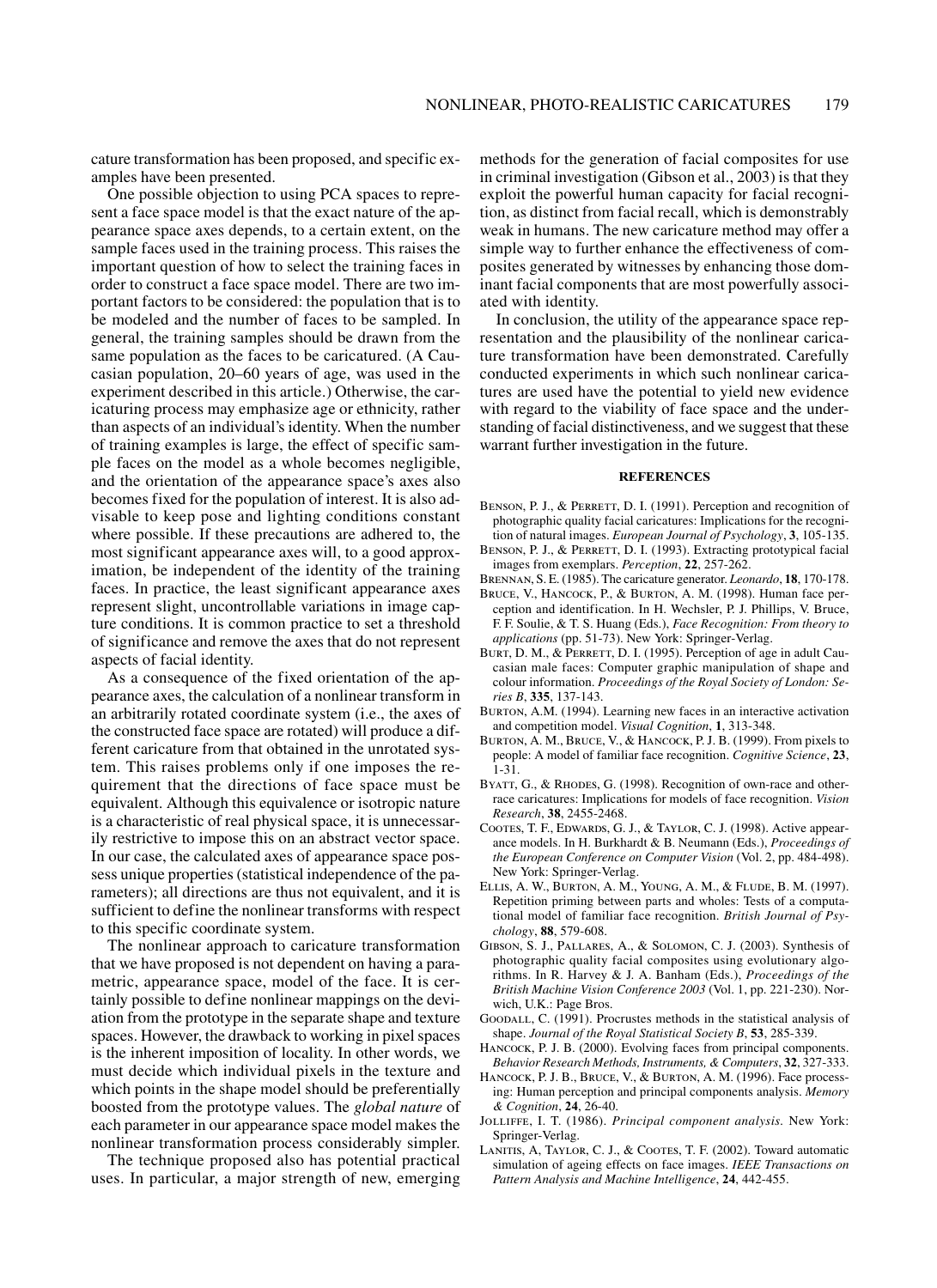- LEE, K. J., & PERRETT, D. I. (1997). Presentation time measures of the effects of manipulation in colour space on discrimination of famous faces. *Perception*, **26**, 733-752.
- LEE, K. J., & PERRETT, D. I. (2000). Manipulation of colour and shape information and its consequence upon recognition and best-likeness judgments. *Perception*, **29**, 1291-1312.
- Moghaddam, B., & Pentland, A. (1997). Probabilistic visual learning for object representation. *IEEE Transactions on Pattern Analysis and Machine Intelligence,* **19**, 696-710.
- O'Toole, A. J., Deffenbacher, K. A, Valentin, D., & Abdi, H. (1994). Structural aspects of face recognition and the other-race effect. *Memory & Cognition*, **22**, 208-224.
- PERRETT, D. I., MAY, K. A., & YOSHIKAWA, S. (1994). Facial shapes and judgments of female attractiveness. *Nature*, **368**, 239-242.
- Rhodes, G., Brennan, S., & Carey, S. (1987). Identification and ratings of caricatures: Implications for mental representations of faces. *Cognitive Psychology*, **19**, 473-497.
- SCHEUCHENPFLUG, R. (1999). Predicting face similarity judgements with a computational model of face space. *Acta Psychologica*, **100**, 229-242.
- SIROVICH, L., & KIRBY, M. (1987). Low-dimensional procedure for the characterization of human faces. *Journal of the Optical Society of America A*, **4**, 519-524.
- Turk, M., & Pentland, A. (1991). Eigenfaces for recognition. *Journal of Cognitive Neuroscience,* **3**, 71-86.
- VALENTINE, T. (1991). A unified account of the effects of distinctiveness, inversion and race in face recognition. *Quarterly Journal of Experimental Psychology*, **43A**, 161-204.
- Valentine, T. (2000). Face-space models of face recognition. In M. J. Wenger & J. T. Townsend (Eds.), *Computational, geometric, and process perspectives on facial cognition: Contexts and challenges* (pp. 83-113). Mahwah, NJ: Erlbaum.

#### **NOTES**

1. The term *texture* refers to the pixel values that make up the face image.

2. Technically, they should be considered as matrices, since they effect a rotation of the difference vector between the veridical face and the prototype.

#### **APPENDIX Facial Appearance Model**

#### **Training: The Generation of the Facial Appearance Model**

1. The faces in the training set are first hand-marked at a number of control points to form a set of shape model vectors,  $S_i$ . The Procrustes-aligned (Goodall, 1991) mean of the shape vectors,  $\bar{S}$ , is calculated. We refer to this as the *prototype* shape.

2. A PCA is carried out on the ensemble of aligned shape vectors—that is, we find a linear combination of the shape vectors  $P_S = (S - \overline{S})B_s$  that satisfies the required orthogonality relationship  $P_S^T P_S = -S$  where  $S$ <br>is a diagonal matrix and  $P_S$  is the matrix containing the principal components. The required diagonalizing m is a diagonal matrix and  $P_S$  is the matrix containing the principal components. The required diagonalizing matrix  $\mathbf{B}_s$  can be found by standard eigenvector analysis (Jolliffe, 1986).

3. The corresponding texture map vectors  $T_s$  are warped using standard Delaunay triangulation to the prototype shape. The resulting texture values are referred to as *shape-free* or *shape-normalized* texture maps.

4. A PCA is carried out on the shape-free texture maps. That is to say, we again find a diagonalizing matrix  $\mathbf{B}_{T}$ , such that  $\mathbf{P}_{T} = (\mathbf{T} - \overline{\mathbf{T}})\mathbf{B}_{T}$ , with  $\mathbf{P}_{T}^{T}\mathbf{P}_{T} = \mathbf{T}$ .<br>5. It is important to recognize that the shape and the t

5. It is important to recognize that the shape and the texture in a human face are correlated. In the final stage, we combine the separate linear models by decorrelating the shape and the texture. We form a block matrix **B**,

$$
\mathbf{B} = \frac{\mathbf{W}\mathbf{B}_{\mathrm{S}}}{\mathbf{B}_{\mathrm{T}}},
$$

where the upper element of the block contains the eigenvectors that diagonalize the shape covariance and the lower element comprises the eigenvectors that diagonalize the texture (shape-normalized) covariance. The matrix **W** is a diagonal matrix of weights that is required to make the shape and the texture parameters, which have different units, commensurate (Cootes et al., 1998). This is achieved by scaling the total variance associated with the texture. In this way, equal weighting is ascribed to the shape and the texture. This process may be described mathematically as

$$
\mathbf{W} = r\mathbf{I} = \begin{bmatrix} r & \cdots & 0 \\ \vdots & \ddots & \vdots \\ 0 & \cdots & r \end{bmatrix}
$$

$$
r = \frac{-\mathbf{T}i}{\mathbf{s}_i},
$$

where  $T_i$  is the variance associated with *i*th texture principal component and  $S_i$  is the variance associated with the *i*th shape principal component.

We apply a further PCA on the columns of **B**—namely, we seek an orthogonal matrix **C** such that

$$
\mathbf{C} = \mathbf{Q}^{\mathrm{T}} \mathbf{B},
$$

where the columns of **Q** are the eigenvectors and **C** is the matrix of appearance parameters for the training sample. *The key result here is that each column of C provides a parametric description of the corresponding face in the training sample that is optimally compact in the linear, least-squares sense* (Jolliffe, 1986).